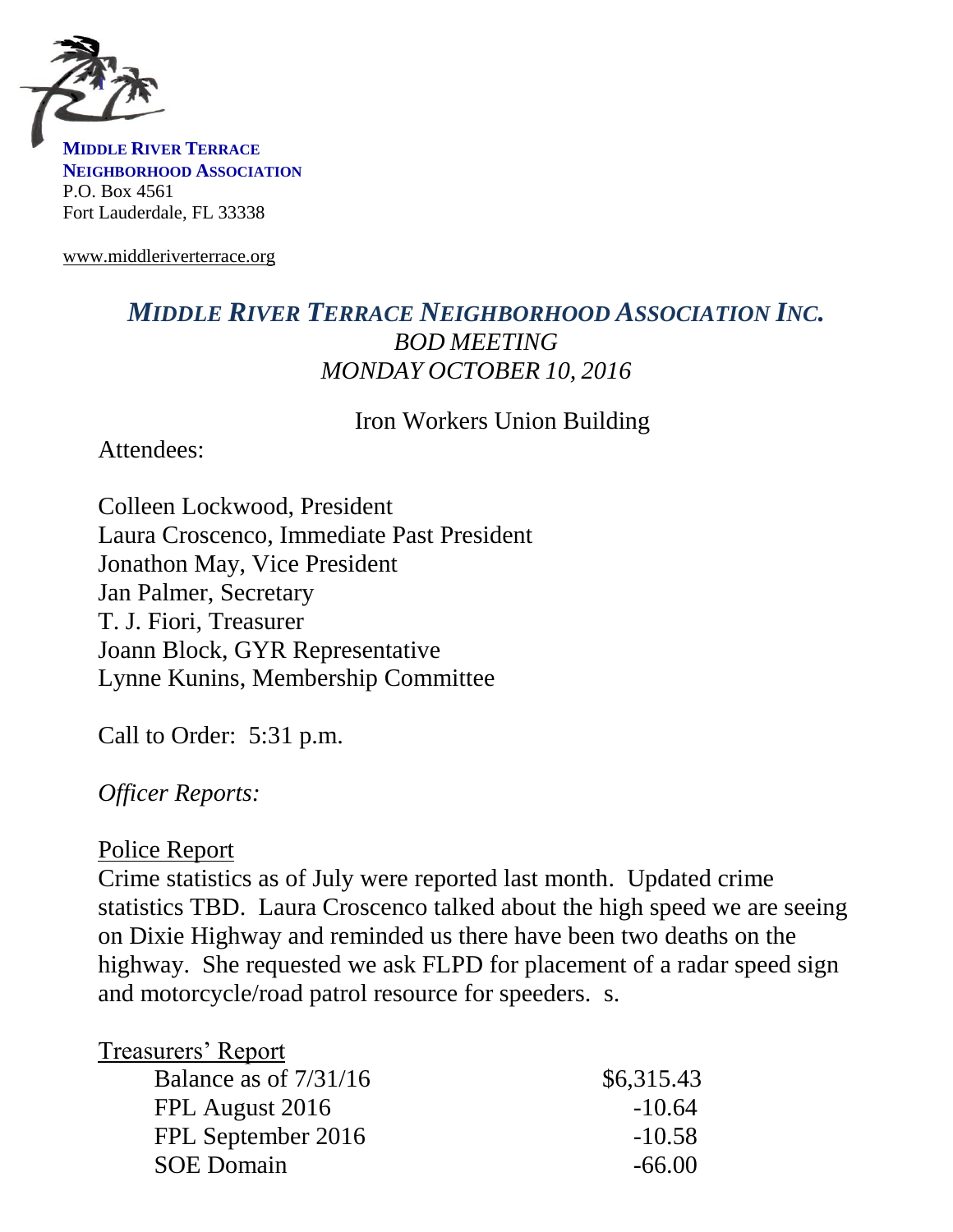| Colleen expenses for meeting social  | $-138.12$  |
|--------------------------------------|------------|
| Jonathon expenses for meeting social | $-31.78$   |
| <b>Present Balance:</b>              | \$6,058.31 |

## GYR

Joann Block announced this would be her last year as our GYR representative. We will have a GYR booth at our December 3, 2016, celebration for Dixie Highway celebration with Flipany. Joann made a motion and Colleen seconded it that we get a date for our "Adopt a Street" project which covers 8<sup>th</sup> Avenue and 18<sup>th</sup> Street. Lynne from Flipany will try and get people to help out. Make a Difference Day is October 29, 2016. Jonathon is going to get a list.

#### Membership

We are happy to announce that Tony Beall will be heading up membership and Lynne Kunins is now a committee member. A January membership event is being planned. Membership levels and benefit are being reviewed.

# *Old Business:*

General Meeting for September was a success with a social.

## Northeast Fourth Avenue Update

Temporary Phase I item has been deferred to Commission Meeting of 10/18/16. The City will revote next commission meeting on Tuesday regarding changes to 4<sup>th</sup> Avenue. This plan includes re striping the street by the Home Depot and Ft. Lauderdale High School. This is to include bike lanes and having one lane going North and South. This is a pilot program and will be done while school is in session to watch the traffic flow.

## KaBOOM Project

We are awaiting approval of this project in February 2017. Lynne will follow up on playground

## *New Business:*

There will be a Dixie Highway Groundbreaking Planning meeting on October 20, 2016, at 4 p.m. at the TAM office. Date for event is December